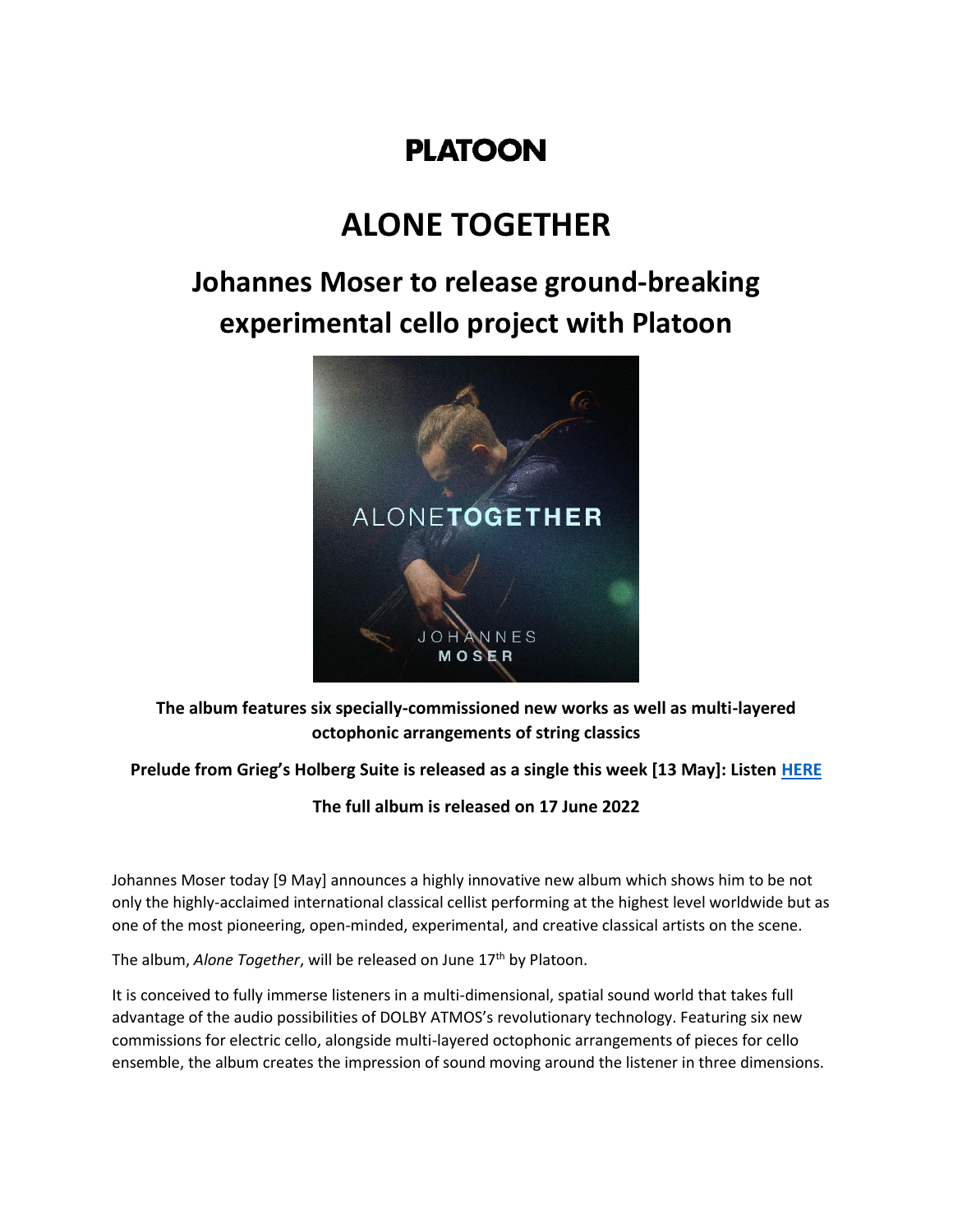Alone Together is one of the very first full-length classical albums to use multi-tracking so extensively, taking advantage of Dolby Atmos technology in a way that has not been seen in contemporary classical music before.

Moser said of the concept, *"The spatial aspect of the music was just as much a part of the programming as the artistic and musical vision of this repertoire, which represents a strong aspect of who I am and what the pandemic has also forced me to be - a need to be a multifaceted musician creating musical environments just using my cello."*

Six of the fourteen pieces on the album are brand-new works, commissioned especially by Moser for the project.

'*Somewhere There Is Something Else*', by Pulitzer Prize Winner **Ellen Reid** relies entirely on the sound created by Moser's cello, transforming and looping it through a uniquely programmed patch. Guggenheim Fellowship winner **Nina Young's** '*meteoros*' uses a similar process to transform the sound of Moser's cello into a spatial landscape. Multiple Grammy-nominated composer **Christopher Cerrone's** '*Exhalation'* is a piece in the minimalist style, combining pre-recorded performances with the live.

**Annie Gosfield**, winner of the Music Prize from the Academy of Arts and Letters (2021), uses obscure snatches of World War II radio distortion signals to set up a digital dialogue with Moser's cello in '*Ghost Radios & Audio Mirages'* (for electric cello and broken radios). **'***Lobby Music'* by Ted Hearne also uses prerecorded sound bites, combining audio from violent outbreaks in America with hyper-pop to explore the polysemic meanings of the word 'lobby' - either a physical meeting place or an agitated mob. Finally, Grammy-nominee **Timo Andres'** '*Ogee'* is a 'double eight', playing with the idea of an infinite loop, as well as eight cellos in an octophonic set-up.

Moser alternates between playing on his famous 1694 Guarneri instrument, and two electric celli: a Ned Steinberger and a Yamaha electric cello.

The cellist has cited a personal passion for new music since the early days of his career, with a particular joy in commissioning original works. His first commission for electric cello was 'MAGNETAR' by Enrico Chapela in 2011, which premiered with Gustavo Dudamel and the LA Philharmonic. Moser claims that he has been "haunted" by the desire to create a soundscape using just the electric cello and a speaker set-up ever since.

The initial idea for these commissions emerged from Moser's urge to present contemporary music in spaces that typically rely on traditional repertoire, expanding the reach of contemporary music and breaking down the traditional barriers between artist and audience. The recent coronavirus pandemic made such performances impossible, so Moser channeled his inspiration into a recording project with Platoon instead.

Platoon is a uniquely artist-led company, committed to facilitating the vision of the artists it works with. It has drawn on the most advanced sound and recording technology to create a whole new world of possibilities for classical musicians and audiences in the digital space. Moser is the first German classical musician to have worked with the label, known for its ground-breaking work with such artists as Billie Eilish, Jorja Smith, and Mr. Eazi and increasingly influential in pioneering digital work for classical audiences.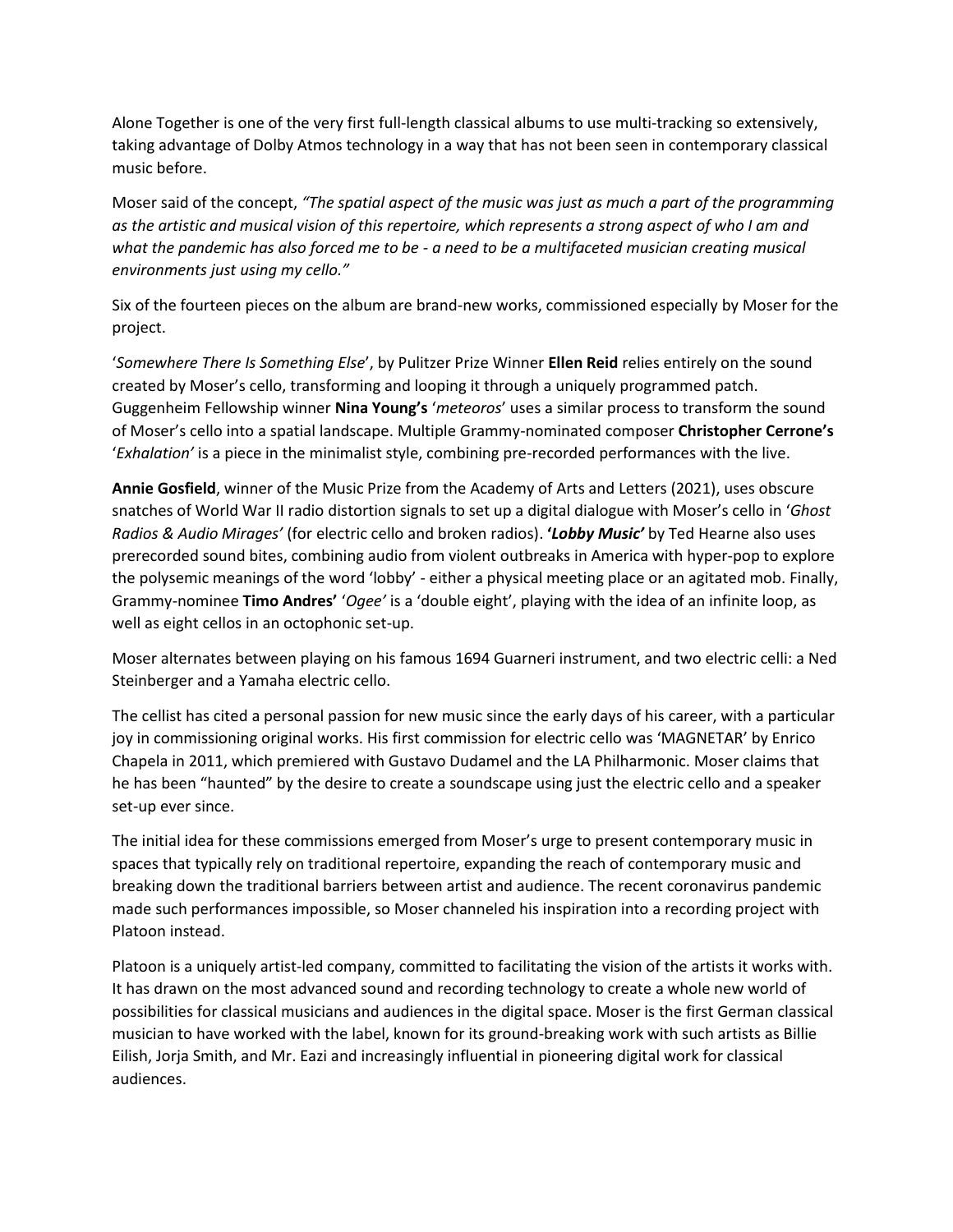In addition to the release of the new single today, '*Song of the Birds*' is also now available to listeners. A traditional Catalan Christmas song and lullaby, the beautiful piece was established as a symbol of world peace by cellist Pablo Casals, who often performed the work as an encore. Johannes Moser said of the single: *"Since the days of the great Cellist Pablo Casals, the Catalan "Song of the Birds" stood for freedom, peace, and the hope of a better understanding between human beings, away from war and inconsolable conflict. In this tradition, I feel the urge to express my own voice amidst the many people that stand up in statements and demonstrations against this senseless war."* All proceeds from the single are being donated to Save the Children Deutschland. You can listen to the recording [here.](https://platoon.lnk.to/songofthebirds)

*Alone Together* will be released digitally through Platoon on 17 June 2022.

#### **-ENDS-**

#### **TO LISTEN TO THE FULL ALBUM, CLICK [HERE](https://platoon.fm/stealth-player/johannes-moser/johannes-moser-alone-together/d3822106)**

#### **TO DOWNLOAD THE ALBUM COVER, CLIC[K HERE](https://www.dropbox.com/s/pp6auaiw895tzxd/Alone%20Together%20Cover%20Art.jpg?dl=0)**

#### **MORE INFORMATION ABOUT SPATIAL AUDIO CAN BE FOUND [HERE](https://www.apple.com/uk/newsroom/2021/05/apple-music-announces-spatial-audio-and-lossless-audio/) AN[D HERE](https://www.apple.com/uk/newsroom/2021/06/apple-musics-zane-lowe-explains-how-spatial-audio-will-transform-music/)**

#### **For further press information, contact Premier:**

### **Victoria Bevan | [victoria.bevan@premiercomms.com](mailto:victoria.bevan@premiercomms.com) | +44 7917764318**

#### **Editor's Notes:**

#### **Listening to the album**

Although high-performance headphones or a professional Dolby Atmos set-up would provide the perfect experience for this album, it remains a stunning listening experience regardless. If you own AirPods, you can use these to access the album in Spatial Audio, an at-home Dolby Atmos experience through your earphones. Otherwise, the album is available to listen to in stereo, meaning it can be accessed through any home sound system.

#### TRACK LISTING

Edvard Grieg (1843-1907)

*Holberg Suite for Cello Ensemble*

- **1.** 'Praeludium'
- **2.** 'Sarabande'
- **3.** 'Gavotte'
- **4.** 'Air'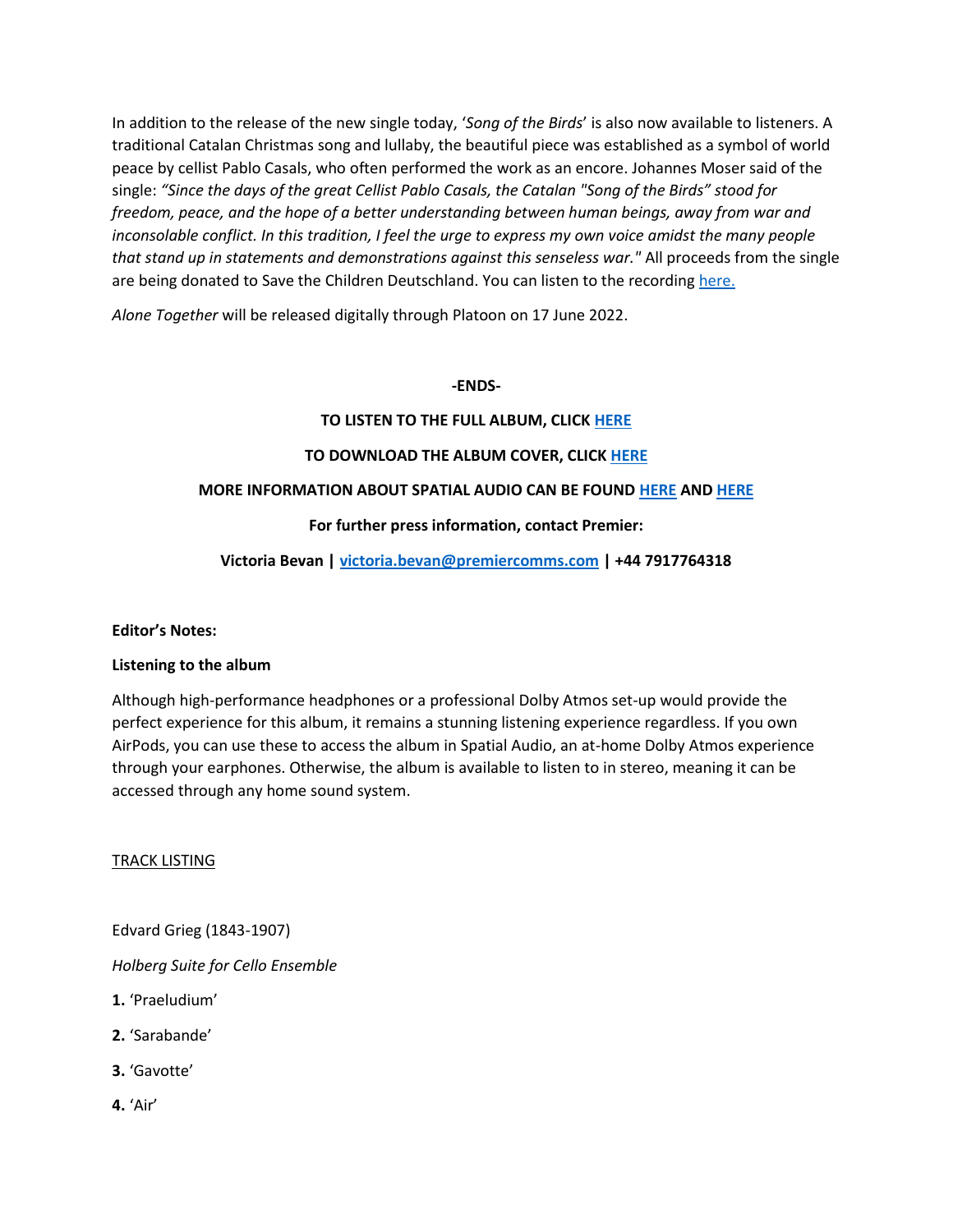**5.** 'Rigaudon'

Arvo Pärt (1935-)

**6.** 'Fratres'

Chris Ceronna (1984-), commissioned by Johannes Moser

**7. '**Exhalation' (for electric cello)

Samuel Barber (1891-1910)

**8. '**Adagio'

Ellen Reid (1966-), commissioned by Johannes Moser

**9. '**Somewhere there is something else' (for electric cello)

David Popper (1843-1913)

**10.** 'Requiem'

Pablo Casals (1973-1876)

**11. '**Song of the Birds'

Annie Gosfield (1960-), commissioned by Johannes Moser

**12. '**Ghost Radios & Audio Mirages' (for electric cello and broken radios)

Timo Andres (1985-), commissioned by Johannes Moser

**13. '**Ogee'

Dmitri Shostakovich (1906-1975)

**14.** 'Prelude' (from *Five Pieces for Two Cellos and Piano*)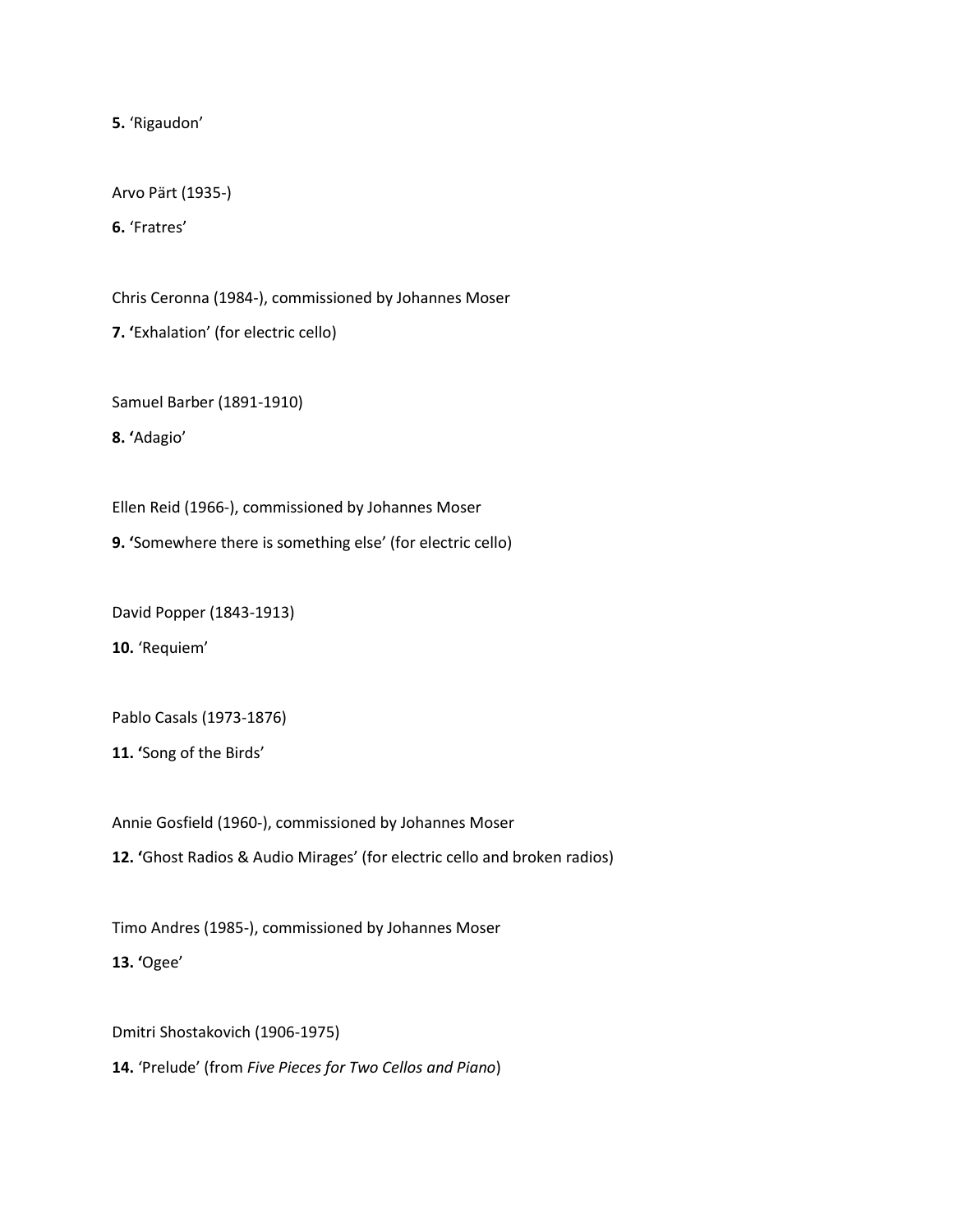Nina Young (1984-), commissioned by Johannes Moser

**15. '**Meteoros'

Arvo Pärt

**16. '**Spiegel im Spiegel'

Ted Hearne (1962), commissioned by Johannes Moser

**17. '**Lobby Music'

Julius Kengel (1859-1933)

**18. '**Hymnus'

**Johannes Moser – cello/electric cello**

**Anthony Hewitt – piano**

#### **JOHANNES MOSER**

German-Canadian cellist Johannes Moser has performed with the world's leading orchestras and works regularly with conductors of the highest level. His recordings include the concertos by Dvořák, Lalo, Elgar, Lutosławski, Dutilleux, Tchaikovsky, Thomas Olesen, and Fabrice Bollon (Electric Cello), which have gained him the prestigious Preis der Deutschen Schallplattenkritik and the Diapason d'Or. Concerto highlights of the 2021/22 season include performances with the San Francisco Symphony, Residentie Orkest, Belgrade Philharmonic Orchestra, Oregon Symphony (as Artist in Residence), a Belgian tour with the Symfonieorkest Vlaanderen, Dusseldorf Symphoniker, and Lucerne Symphony. Chamber music performances include a European Trio tour with Vadim Gluzman and Andrei Korobeinikov with performances in Amsterdam (Concertgebouw), Dusseldorf (Tonhalle), Geneva (Conservatoire de Musique), and Dresdener Musikfestpiele amongst others as well as appearances at the West Cork, Norfolk and La Jolla chamber music festivals. Johannes is renowned for his efforts to expand the reach of the classical genre to all audiences, and his passionate involvement in commissioning new works for his instrument. Johannes Moser plays on an Andrea Guarneri Cello from 1694 from a private collection.

<https://www.askonasholt.com/artists/johannes-moser/> [| http://www.johannes-moser.com](http://www.johannes-moser.com/)

### **PLATOON**

Founded by C.E.O. Denzyl Feigelson in 2016, boutique artist services company Platoon identifies and shepherds exciting musical talent from around the world while arming them with innovative tools and services to build careers and reach new fans. Platoon landed its first success in 2016 when they signed yet-unknown Billie Eilish, helping lay out the groundwork for her ascent to global stardom. Following